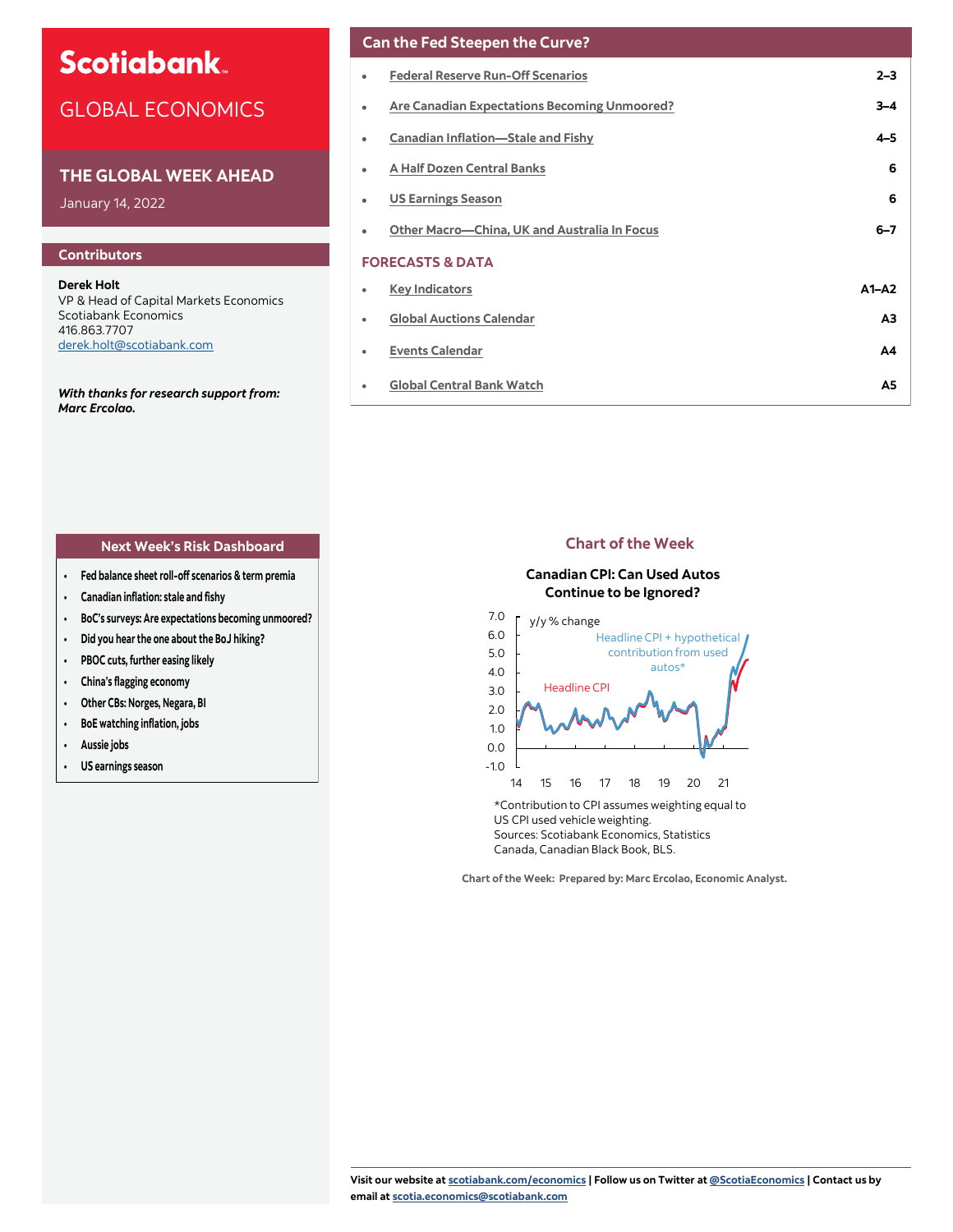# <span id="page-1-0"></span>**Can the Fed Steepen the Curve?**

# **FEDERAL RESERVE RUN-OFF SCENARIOS**

Market uncertainty around central bank actions over 2022 will continue to be a focal point especially as it applies to the Federal Reserve's actions and their spillover effects. Raising the policy rate is going to be the first and most significant tool used by the Federal Reserve to lessen the massive amount of stimulus still coursing through the economy's veins. Still, the Federal Reserve is counting upon its ability to avoid inverting the US Treasury curve—indeed steepen it—if it is intent upon raising the policy rate toward a neutral or restrictive stance by adjusting balance sheet policies as needed in order to raise longer-term bond yields by enough to counteract other possible forces in the bond market. Several FOMC speakers have intimated that they can achieve such an outcome by adjusting policies around reinvestment of maturing securities within the System Open Market Account. The loose logic is that by reducing its net holdings of securities, the Fed will lessen its role in the broad fixed income market and leave the market to take down issuance on its own absent Fed participation such that the term premium on longer-dated securities may increase.



**Chart 1**



Sources: Scotiabank Economics, NY Fed.

Maybe, but I'm skeptical that will be enough to do it. The relatively slow speed at which reinvestment policy shifts alone can motivate a reduction in the size of the SOMA portfolio,

coupled with the evidence on movements in term premia, probably require the Fed to consider asset sales if it wants to shrink its balance sheet by enough to overcome other forces in bond markets.

Charts 1–4 offer reinvestment scenarios to help explain why and with research help from Marc Ercolao. The SOMA portfolio is presently sized at about US\$8¼ trillion versus about US\$3.8 trillion just before the pandemic struck. Chart 1 shows the outcome of three different reinvestment scenarios applied to forecasting the size of the SOMA portfolio, while the other charts break down the changes in Treasury and MBS holdings.

Scenario 1 is probably unrealistic but provides a starting point by applying the Fed's current guidance toward reducing net purchases and then ending them by mid-March and then assumes that no reinvestment follows. We use the published schedule of security maturities to time the roll-off of the various debt securities. This approach would reduce the size of the SOMA portfolio by about US\$1 trillion by yearend, and ultimately still leave the SOMA portfolio ending 2025 at about US\$5½ trillion—still nearly 50% larger than before the pandemic four years from now.

Scenario 2 is a little more realistic in that it assumes the same guidance on net purchases until mid-March, fully reinvests all maturing securities until about September 2022 in keeping with Powell's guidance that such a step may occur "later in the year" and then reduces reinvestment by allowing the pace of roll-off of maturing securities to proceed at a similar pace to what the Fed did over 2018–19. Under this

### **Chart 2 Chart 3**





immediate balance sheet run-off. Sources: Scotiabank Economics, NY Fed.





\*Assumes current Fed taper path, followed by reinvestment until Sept. 2022, followed by Treasuries/MBS run-off reaching 60bn/30bn a qtr. Sources: Scotiabank Economics, NY Fed.

### **Chart 4**





\*Assumes current Fed taper path, followed by reinvestment until Sept. 2022, followed by Treasuries/MBS run-off reaching 120bn/60bn a qtr. Sources: Scotiabank Economics, NY Fed.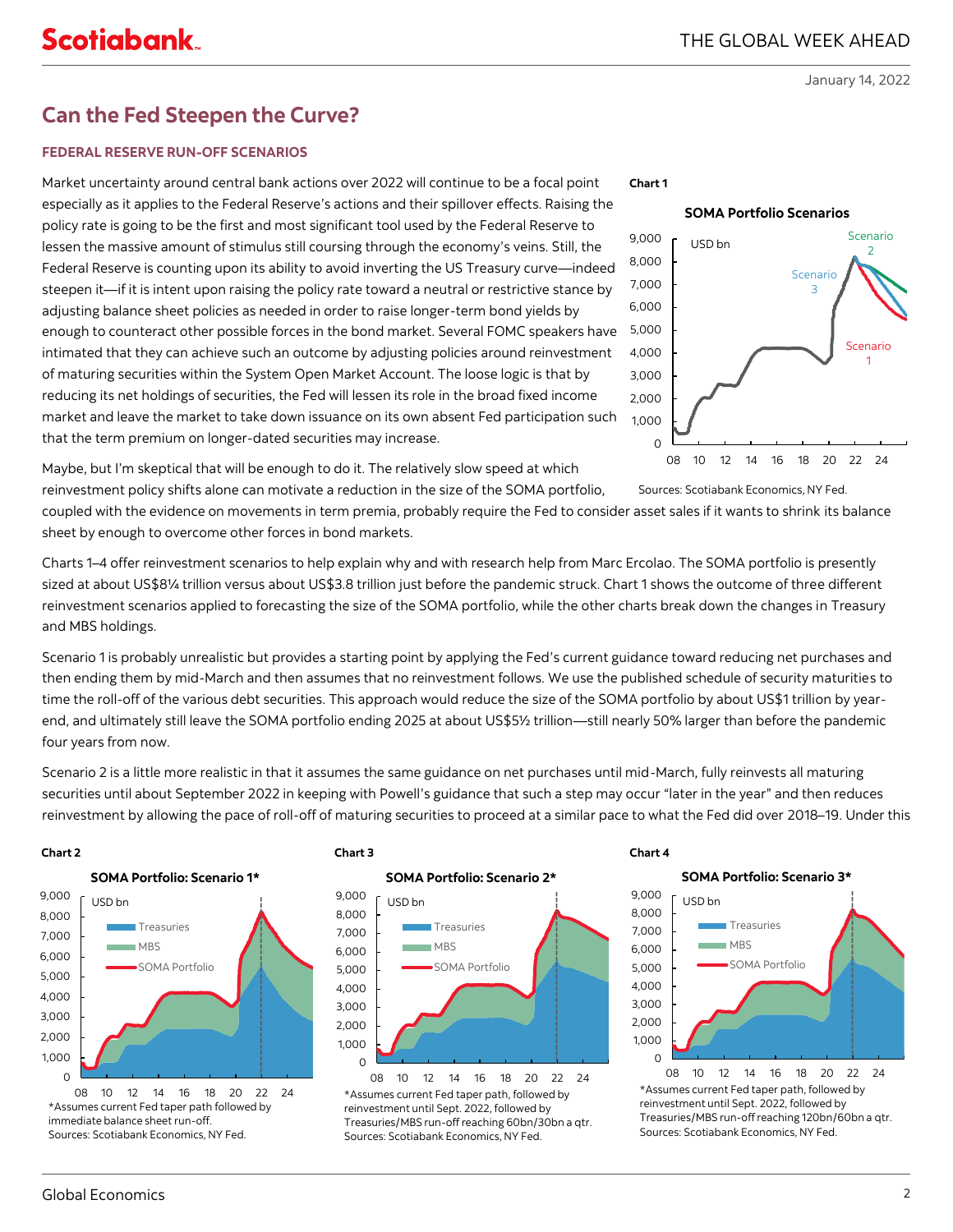<span id="page-2-0"></span>scenario, the SOMA portfolio ends 2022 at about US\$7.8 trillion for a reduction of only about \$½ trillion, and then ends 2025 at about \$6.7 trillion which would remain 75% larger than before the pandemic.

Scenario 3 does the same things as in Scenario 2 but doubles the quarterly pace of roll-off after this September. This scenario would pay heed to guidance from Chair Powell that roll-off could be not only sooner but also faster than the last time in 2018–19. By the end of this year, the SOMA would be just under US\$7.8 trillion and by the end of 2025 it would be US\$5.6 trillion and hence still just under US\$2 trillion larger than before the pandemic.

We don't know what reinvestment path the Fed will choose and there are many more possible scenarios than just these three. More information is expected in the FOMC discussion that we have been led to believe will occur at the meeting on January 25<sup>th</sup>–26<sup>th</sup> and in subsequent meetings. Scenario 1 is likely too fast, scenario 2 is probably too slow, and so scenario 3 may wind up being closest to the mark.

Enter the term premium connection. When the Fed bought such a massive number of bonds in **Chart 5** the pandemic did it really swing the already very low term premium materially lower? Not really. Chart 5 shows that it was already diving into the -50bps to -100bps range according to NY Fed economists *before* the pandemic struck and bond buying may have pushed it a little lower. That effect has been reversing since last Fall. For all the trillions in bond buying, the impact at the margin was at best rather modest and transitory in relation to other forces guiding the term premia. That's even truer in terms of the broader forces that caused outright Treasury yields to sharply decline even as the Fed's SOMA portfolio was still shrinking in 2019 and as yields plummeted when shutdowns first began to hit in 2020Q1.

What makes the Fed so sure that in relation to these many other forces guiding bond yields its reinvestment assumptions under any scenario will be enough to materially swing the term premium higher after its long-term decline and in isolation of other forces operating on bond markets? For that matter, what makes equities so fearful that roll-off will destabilize bond markets with negative effects on equities?



I do think that term yields will rise for a variety of reasons over our forecast horizon and avoid curve inversion as the Fed begins to hike its policy rate if we're anywhere in the right ballpark on our assumptions for markets, the economy and inflation. If we're wrong to the downside of our assumptions and the Fed hikes too much, then it's unclear that the Fed should even attempt to lean against the information in a potentially inverting yield curve. If we're right on everything else but wrong on the forecast rise in bond yields as the Fed hikes and the Fed wishes to manipulate the bond market in order to maintain a positive upward sloping yield curve, then it may well have to entertain more aggressive options such as outright asset sales. Even that may not be assured of success in part depending upon implementation.

When asked about this during his recent confirmation hearing, Chair Powell ducked the issue and left it to be discussed over coming FOMC meetings. Few would blame him given there is no playbook for how to get out of an \$8¼ trillion portfolio while hiking and all the while hoping that the pandemic may be on its eventual way out and without sparking a dumpster fire in the process. This issue could be the elephant in the room for the bond market over said coming meetings and (more likely) beyond. Unfortunately, the FOMC goes into blackout this coming week ahead of the following week's meeting and so markets will be on tenterhooks waiting for some potentially cleared guidance on balance sheet plans.

# **ARE CANADIAN EXPECTATIONS BECOMING UNMOORED?**

This will be a big week for Canada watchers and Canadians in general. Several pieces of new information will be considered as the Bank of Canada goes into communications blackout after Tuesday ahead of the policy communications and forecasts on January 26<sup>th</sup>. At the same time, the kids go back to school after a two week online interval in several parts of the country; **[this](https://covid19-sciencetable.ca/wp-content/uploads/2022/01/Ontario-Returns-to-School-An-Overview-of-the-Science_20220112-1.pdf)** deck that reviews the science behind returning to school is likely to be useful to parents.

The fun starts with a pair of Bank of Canada surveys on Monday. A rich array of measures is revealed by the consumer (October edition **[here](https://www.bankofcanada.ca/2021/10/canadian-survey-of-consumer-expectations-third-quarter-of-2021/)**) and business (October edition **[here](https://www.bankofcanada.ca/publications/bos/business-outlook-survey-data/)**) surveys including information on capacity pressures, sales growth expectations, labour shortages, hiring and investment plans and consumer spending plans.

What will matter most to the BoC will probably be the forward-looking measures of expectations for inflation, wage growth and house price growth. One reason for that is because Governor Macklem said so just before the holidays when he stated that "we are closely watching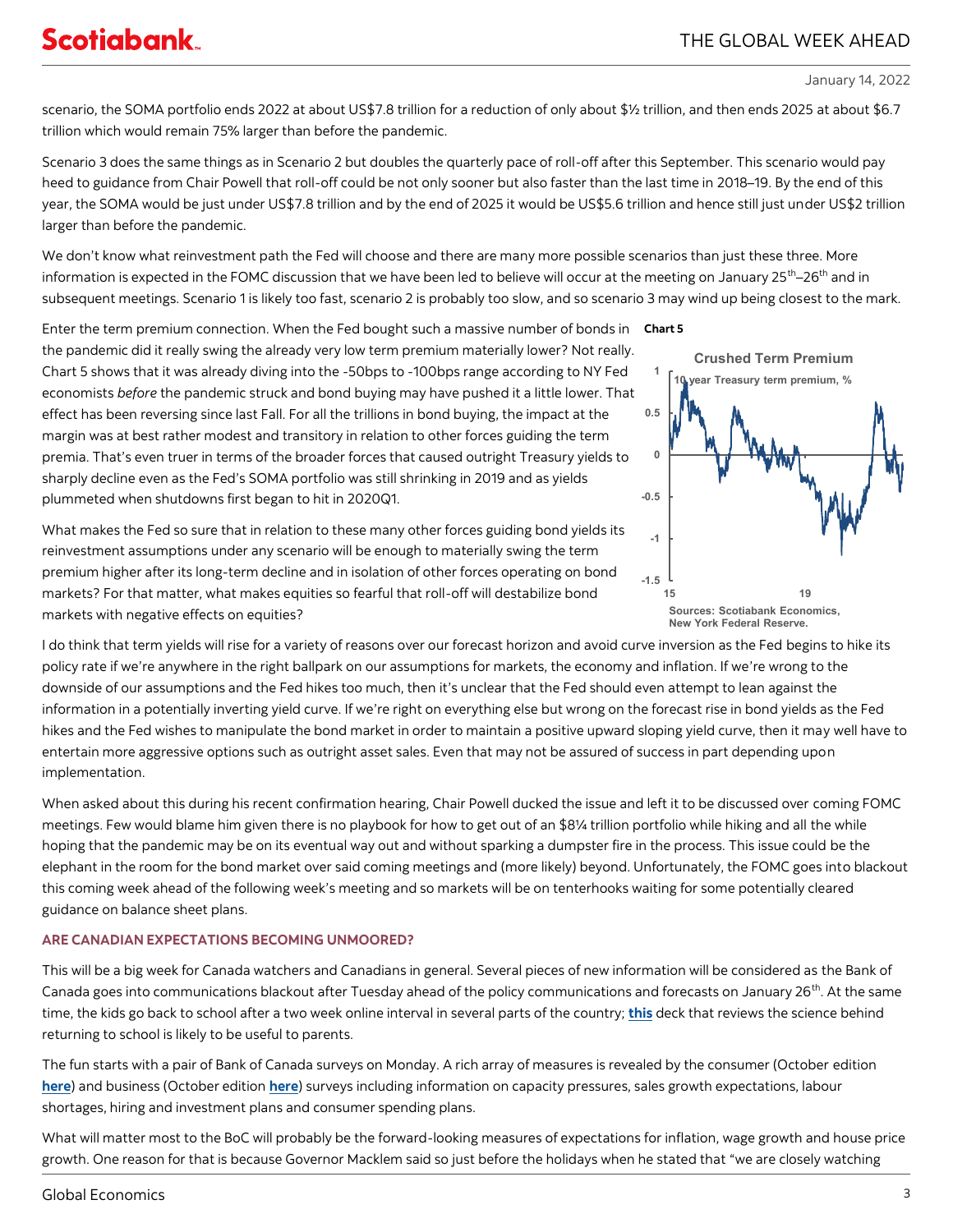<span id="page-3-0"></span>**Scotiabank** 

January 14, 2022

inflation expectations and wage costs." That was part of a broad set of narrative-shifting remarks that he made with the prime emphasis upon "We are not comfortable with where we are on inflation" (speech recap **[here](https://www.scotiabank.com/ca/en/about/economics/economics-publications/post.other-publications.economic-indicators.scotia-flash.-december-15--2021--1.html)**). Another reason is that the rest of the surveys' responses may be marred by the fact that the survey periods predated omicron with responses gathered over November into early December. The BoC takes a very long time to turn around these results! Having said that, if several measures of expectations were shifting in such fashion as to build upon wage and price signals before omicron introduced further shocks to supply chains, then the BoC may be inclined to treat those gauges as fresher indicators.

Chart 6 shows that businesses had been ramping up their wage growth expectations as labour market conditions tightened through 2021; further upward pressure would add to the inflation narrative. Chart 7 shows that more businesses have been indicating tightening labour market conditions.

Chart 8 shows that businesses were also sharply raising their inflation expectations over recent surveys to the point to which almost half of firms thought inflation would be over 3% in the coming year and over 87% of respondents thought inflation would be over 2% which is the mid-point

of the BoC's inflation target. Further upward







**Chart 8 Chart 9**  Sources: Scotiabank Economics, Bank of Canada.









Sources: Scotiabank Economics, Bank of Canada.

**Canadian Consumers Expect a Sustained Inflation Overshoot**



Sources: Scotiabank Economics, Bank of Canada.

pressure on inflation expectations would risk spooking the BoC into believing they are becoming unmoored.

Households have slightly raised their expectations for house price gains going forward and further upward pressure would probably concern the BoC. That's especially so in the context of the BoC's increased concern toward the role of extrapolative house price expectations and investor interest in the real estate market that it fears could foment instability (**[here](https://www.bankofcanada.ca/2022/01/staff-analytical-note-2022-1/)**).

Chart 9 shows what consumers think (as opposed to the earlier evidence from businesses) will happen to inflation going forward. Consumers are saying that they expect inflation to be above 3% in each of the 1-year, 2-year and 5-year horizons. Again, if expectations rise further then the BoC would be concerned, and it is likely to do so in my view because of the adaptive expectation component and recent history.

# **CANADIAN INFLATION—STALE AND FISHY**

I know, ewww! But it got your attention and with some validity to it. The inflation readings we get for the month of December on Wednesday will be an incomplete picture of true inflationary pressure and a potentially stale one at that in light of the sundry pressures brought on by omicron's rise.

I'll start with the guesstimates. I went with 0% m/m for top line CPI inflation in seasonally unadjusted (NSA) terms and 4.9% y/y from 4.7% y/y previously. On the m/m effects, the 0% NSA translates into about about a 0.2% m/m SA gain. December is usually a seasonal downmonth for prices. Gasoline prices were also down a bit as a part of that. I'm figuring on a net effect of +0.2% m/m NSA to capture other influences beyond those factors which is kind of in-line with the recent experiences. Base effects add a couple of tenths to the y/y inflation rate.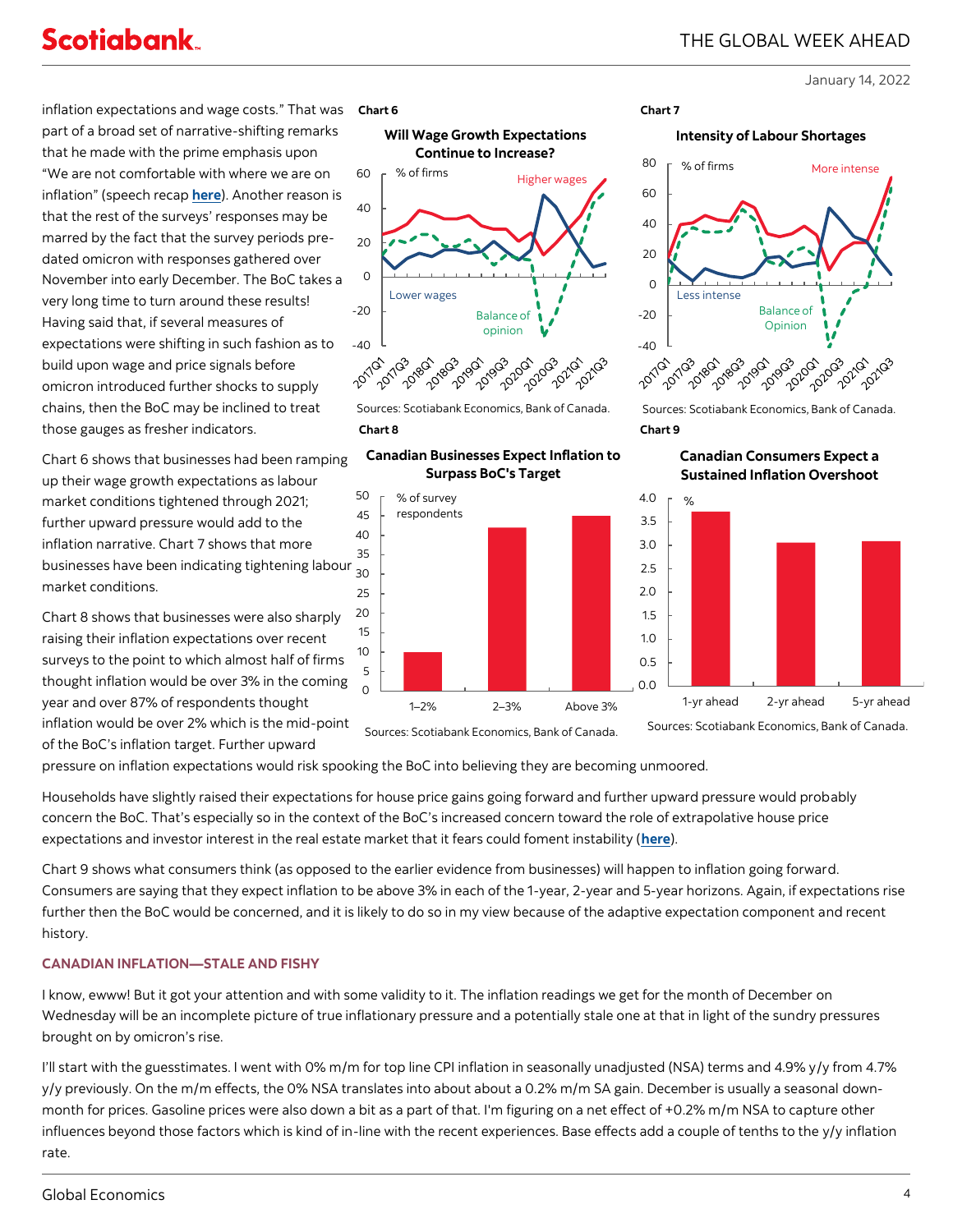As for the average of the central tendency core measures, I think they could tick up again from 2.7% y/y. All 3 measures are either on-target (common component at 2%) or well above (trimmed mean at 3.4%). Whatever your preferred measure of core, a deeply negative real policy rate has no place under current Canadian circumstances. Real rates have pushed more deeply negative over the months as an easing offset to omicron's transitory (bad, but transitory) effects. It might also not be surprising to see traditional core CPI (ex-food and energy) at 3.1% jump higher and ditto for CPIX at 3.6% that could jump toward 4%.

I sense that some clients still think the BoC places greatest emphasis on common component CPI. Not so. They dissed that in the April MPR last year by explaining a) it only reflects slack conditions when spending patterns don't materially change, but when they do as in the pandemic it is thrown off, and b) CPI-common is more susceptible to base year effects than the other central tendency gauges. That's because common takes a literal y/y measure, whereas the trimmed mean and weighted median gauges take m/m rolling compounded changes that are weighted and annualized (ie: not a simple y/y). All of which is to say this is why the BoC now appears to talk about 7 measures of core inflation. Yep, 7. Throw it all at the wall and see what sticks. That's ok since they're pretty much all sticking with all but one (possibly distorted) core measure above target and some are way above.

Let's start with why December CPI is stale, why that matters and then leave the delectable little fishy bits until afterward. Given that the figures will be for the month of December they probably won't capture significant effects from omicron. Unlike the evidence for the US that shows an inverse relationship over a fair stretch of time between pandemic cases and m/m price changes (chart 10) such that as cases rise monthly price changes tend to ebb, the evidence is less convincing in Canada (chart 11). It's possible that this Canada-US difference that confronts relative inflation-traders and central bank watchers is because of different policy responses to rising cases in the two countries. For instance, when cases climbed in Canada this prompted tightened restrictions and lockdowns from last March to May in large parts of the country. In several key parts of the country like Ontario the schools remained offline through to the end of the school year. When all of that happened, it drove prices higher because of the damaging effect upon supply chains in Canada. It's possible that as Canada does this again we may well see inflation light-up once more in Canada but less so in the US.

As for the promised fishy bits, the main emphasis here is upon used vehicles. I've had the odd fishy one in my younger years, but the point here is that Statistics Canada has whined for years about how it cannot possibly overcome the uncertainties around measuring used vehicle prices that its counterparts in the US, UK and elsewhere have somehow managed to address. Because used vehicles are omitted from CPI (using only inferences from new vehicles) they are excluding 160 pretty much the hottest source of inflation in North America today.

How to address this is a question of sources. We don't feel comfortable using Canadian Autotrader data on used vehicle prices to inform potential CPI contributions because a) they switched from reporting median to mean prices into 2021 so the series lost comparability, and b) it's not as fresh, with the latest readings up to September 2021. Instead, we used Black Book's used vehicle price index (chart 12). It has its own drawbacks like the fact it's an average drawn from wholesale auctions, it is skewed toward 2–6 year old vehicles and it covers vehicles in average condition, though it does adjust for weighted composition of prices, vehicle age, mileage and condition.

### **Chart 10**





# **Chart 11**





**Chart 12** Sources: Scotiabank Economics, Bloomberg.



Now for the punchline. If used vehicles were included in Canadian CPI using this measure that was up by about another ~4% m/m and 42% y/y in December and at a similar weight to US CPI (~4%) then it would mean true inflation would be higher by 0.1% m/m and 1.4% y/y than whatever StatsCan will say it is on Wednesday. See the front cover chart for one estimate of how the freshest used vehicle price figures would add to Canadian inflation. Maybe, just maybe they'll finally weigh in with something to say on the topic??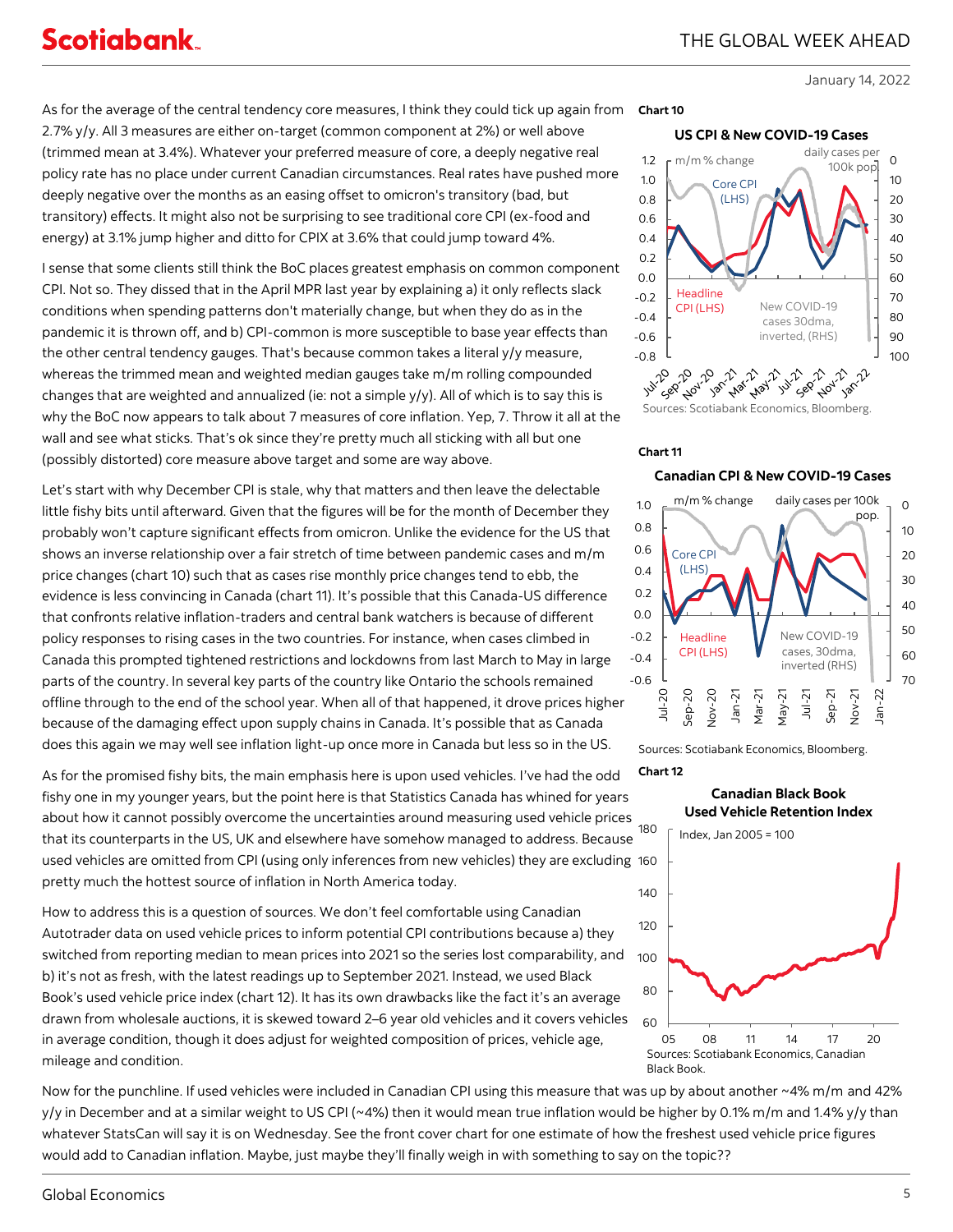# <span id="page-5-0"></span>**A HALF DOZEN CENTRAL BANKS**

Several central banks will weigh in with updated policy decisions this week. Four out of the six main ones that are on tap are not expected to change their policy stances. Neither is the Bank of Japan but updated forecasts and possibly addressing what 'sources' have said of late could be focal points. The main emphasis may be upon China's central bank.

- **Bank of Japan (Tuesday):** Did you hear the one about the Bank of Japan getting ready to hike because of high inflation? Absent a rumour, start one I suppose (**[here](https://www.reuters.com/markets/currencies/exclusive-boj-debates-messaging-eventual-rate-hike-inflation-perks-up-2022-01-13/)**). "Sources" are saying the Bank of Japan is thinking of a rate hike at some point beyond this year and debating how to manage the messaging. The rationale? Inflation is picking up, or so we're told. Right. Inflation was 0.6% y/y in November and next week's expectation for December is 0.9%. Ex-food & energy, prices are lower at -0.6% y/y and falling (chart 13). December's update arrives on Thursday. Maybe these 'sources' would care to step forward?
- **PBOC (Wednesday):** The People's Bank of China cut its 1-year Medium-Term Lending Facility and 7-day repo rates to start the week. Watch for at least the 5-year Loan Prime Rate and possibly the 1-year LPR to be cut on Wednesday as the earlier 1-year LPR cut in December was half of the PBOC's MLF cut. Additional reductions to required reserve ratios are also likely as a lagging policy easing cycle responds to mounting downside risks to China's economy and absent inflationary pressures.
- **Norges Bank (Thursday):** After hiking its deposit rate by 25bps to 0.5% back on December 16<sup>th</sup>, Norges Bank guided that it was planning a further hike likely at the March meeting when another round of forecasts and freshened rate guidance arrives. That naturally implies  $_{\rm -0.5}$ they will stay on hold this time.
- **Bank Indonesia (Thursday):** Consensus unanimously expects BI to hold its 7-day reverse repo rate at 3.5%. Inflation remains low with CPI at 1.9% y/y and core CPI at 1.6% y/y. Growth is also largely absent with Q4 GDP expected to be little changed and 2022Q1 GDP forecast to dip. As the Fed moves toward hiking, however, the capital account implications for the rupiah and concomitant implications for inflation and stability will present fresh challenges to the central bank.
- **Bank Negara (Thursday):** Malaysia's central bank is expected to hold its overnight policy rate at 1.75%. With inflation running at just over 3% y/y the central bank's communications will be monitored for indications it is getting closer to starting the withdrawal of policy stimulus.
- **Turkey (Thursday):** Governor Erdogan Kavcioğlu is expected to hold the one-week repo rate unchanged at 14% after guiding that the 100bps cut in December may be the end of the easing cycle.

# **US EARNINGS SEASON**

Against a relatively quiet US macro calendar, the main focus in US markets will be upon the Q4 and full year earnings season after its checkered start via mixed results for individual banks at the end of this past week.

Thirty-five S&P500 firms will update earnings including names like Goldman Sachs (Tuesday), BofA, and Morgan Stanley (Wednesday), Netflix (Thursday), United Airlines (Wednesday) and American Airlines (Thursday). Analysts have set fairly modest expectations for how the season is expected to evolve (chart 14).

# **OTHER MACRO—CHINA, UK AND AUSTRALIA IN FOCUS**

A wave of global indicators of varying degrees of freshness also lies in store. Key emphasis will be upon China, the UK and Australia.

China updated Q4 GDP and December gauges on Monday but the readings were arguably stale as China's zero Covid policy became more binding and the impact of omicron on key export markets likely intensified into '22Q1. Q4 GDP grew by just 1.6% q/q SA non-annualized





Sources: Scotiabank Economics, Ministry of Internal Affairs and Communications.

### **Chart 14**

**S&P 500 Earnings Estimates**

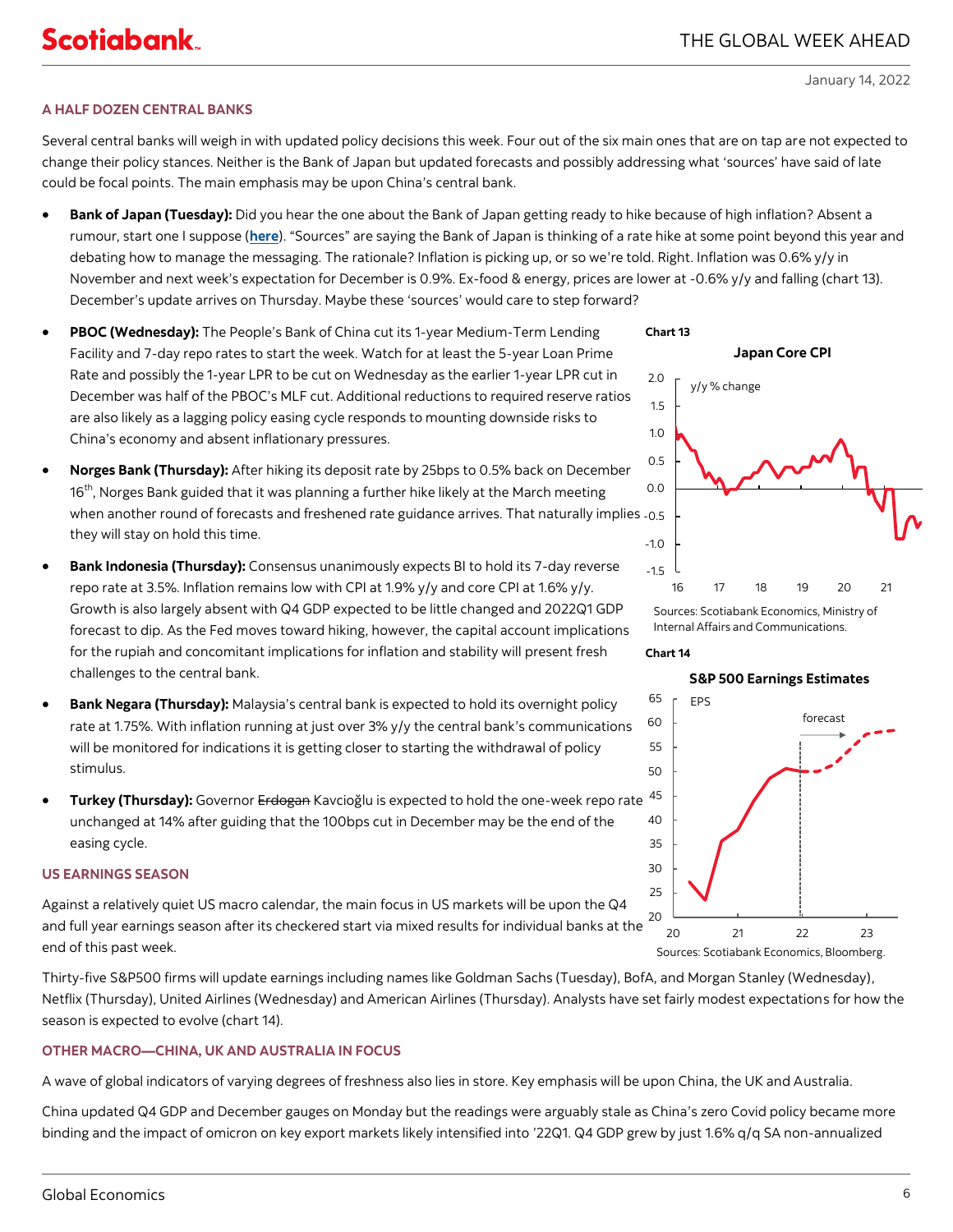# **Scotiabank**

# THE GLOBAL WEEK AHEAD

January 14, 2022

(1.2% consensus), retail sales grew by less than half of what was expected (1.7% y/y, consensus 3.8%) and industrial output was up by 4.3% (consensus 3.7%)

UK inflation arrives for the month of December on Wednesday. Headline CPI is expected to remain just over 5% y/y with core inflation ~4% y/y. The month-over-month price increases have exceeded consensus expectations for five of the past seven months if that's any guide. The inflation reading may be less stale than elsewhere because omicron was taking off first in Europe<br>(after Africa) and then made its way elsewhere. Higher prices via damaged supply chains could<br>be one consideration behind ex (after Africa) and then made its way elsewhere. Higher prices via damaged supply chains could be one consideration behind expectations for retail sales to decline in Friday's December reading. Other key readings on the UK job market will also matter.

A pair of employment reports land next week with the UK leading on Tuesday, followed by the Aussies on Wednesday. The jobs print for UK jobs in October (+74k, revised down from +160k) revealed that the ending of the government furlough scheme had little impact on the state of the job market. Flash estimates for November point to another strong gain of +257k jobs (chart 15), further reinforcing the tightness in the UK labour market. The reading will further inform whether the BoE will continue their tightening cycle after a +15 bps surprise hike in December– markets are currently pricing a hike for the February meeting.

Australian jobs smashed consensus estimates last month with a gain of +366k jobs, swiftly recapturing the almost identical number of jobs lost during the three-month lockdown from Aug.–Oct. (chart 16). The job gain was not from newly created jobs but rather primarily a function of workers re-entering the workforce after being separated from their employment. There still exists a hefty pool of job-attached workers who are either unemployed or not in the labour force  $\,$   $_{101}$ that should slowly reintegrate into work over coming months, which will subsequently drive employment and participation rates up.

Other Canadian indicators are likely to fade behind inflation and BoC surveys ahead of the following week's policy decision. Monday brings out manufacturing sales but they'll be stale for November and we already have advance guidance that sales were up by 0.6% m/m. Existing home sales during December land the same day and have been on a three-month winning streak. Housing starts during December (Tuesday) probably face downside risk following the larger 26% m/m spike in November. Finally, Friday's retail sales for November will also be stale and here too we have advance guidance that sales were up by 1.2%; having said that, watch for advance guidance on December's sales as the key.

This will be a light week for US economy watchers as most of the attention will focus upon earnings reports. Bond and equity markets will be shut on Monday for Martin Luther King Jr Day (**[this](https://www.npr.org/2010/01/18/122701268/i-have-a-dream-speech-in-its-entirety)** is still one of the most powerful speeches ever made). Minor gauges will include housing indicators such as starts during December (-2% m/m, Wednesday) and home resales for December (-0.5% m/m, Thursday). Industrial readings will include the Empire and Philly Fed regional manufacturing gauges on Tuesday and Thursday, respectively.

Core Eurozone markets only face the ZEW measure of investor expectations that is among the key, fresh survey-based forms of evidence to inform GDP growth expectations. January's readings for Germany and the Eurozone aggregate arrive on Tuesday.







Bureau of Statistics.

**Australian Jobs: A Swift Recovery**

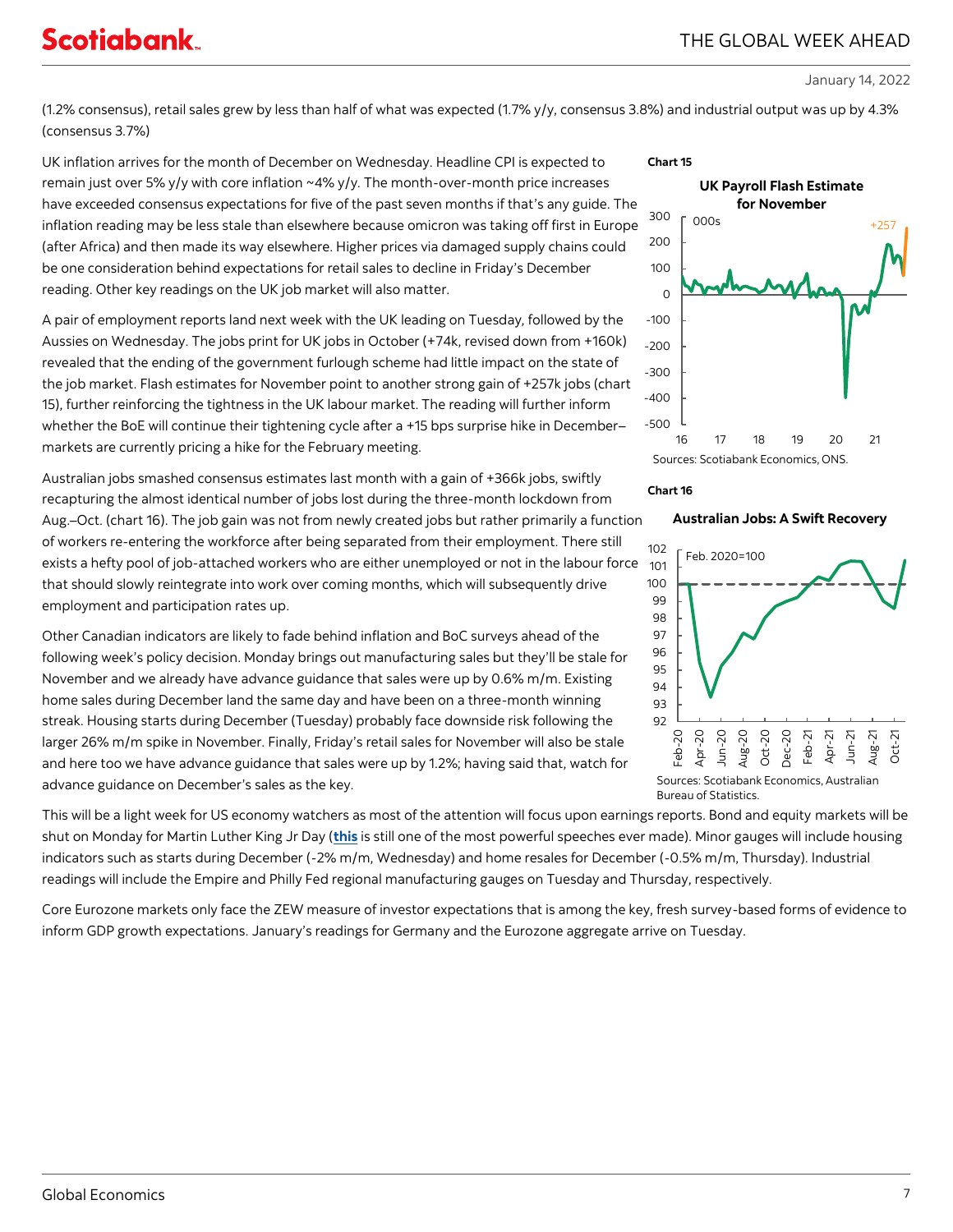# **NORTH AMERICA**

<span id="page-7-0"></span>

| Country        | <b>Date</b>    | Time           | Indicator                                      | Period         | <b>BNS</b>                                             | Consensus                                            | Latest     |
|----------------|----------------|----------------|------------------------------------------------|----------------|--------------------------------------------------------|------------------------------------------------------|------------|
| CА             | 01/17          | 08:30          | International Securities Transactions (C\$ bn) | Nov            | $\sim$ $\sim$                                          | $\overline{\phantom{a}}$ .                           | 23.9       |
| CA             | 01/17          | 08:30          | Manufacturing Shipments (m/m)                  | Nov            | 0.6                                                    | 1.6                                                  | 4.3        |
| CA             | 01/17          | 09:00          | Existing Home Sales (m/m)                      | Dec            | $\sim$ $\sim$                                          | $\overline{\phantom{a}}$                             | 0.6        |
| CA             | 01/17          | 10:30          | <b>Business Outlook Future Sales</b>           | 4Q             | $\sim$ $-$                                             | $\mathord{\hspace{1pt}\text{--}\hspace{1pt}}$        | 9.0        |
| CA             | 01/18          | 08:15          | Housing Starts (000s a.r.)                     | Dec            | 270                                                    | 280.0                                                | 301.3      |
| US             | 01/18          | 08:30          | Empire State Manufacturing Index               | Jan            | $\sim$ $\sim$                                          | 25.5                                                 | 31.9       |
| US             | 01/18          | 10:00          | NAHB Housing Market Index                      | Jan            | $\overline{\phantom{a}}$                               | 84.0                                                 | 84.0       |
| US             | 01/18          | 16:00          | Total Net TIC Flows (US\$ bn)                  | Nov            | $\overline{\phantom{a}}$                               | $\overline{\phantom{a}}$ .                           | 143.0      |
| US             | 01/18          | 16:00          | Net Long-term TIC Flows (US\$ bn)              | Nov            | $\overline{\phantom{a}}$                               | $\overline{\phantom{a}}$ .                           | 7.1        |
| US             | 01/19          | 07:00          | MBA Mortgage Applications (w/w)                | Jan 14         | $-$                                                    | $- -$                                                | 1.4        |
| CA             | 01/19          | 08:30          | Core CPI - Common (y/y)                        | Dec            | $ -$                                                   | $- -$                                                | 2.0        |
| CA             | 01/19          | 08:30          | Core CPI - Median (y/y)                        | Dec            | $\overline{\phantom{a}}$                               | $-$                                                  | 2.8        |
| CA             | 01/19          | 08:30          | Core CPI - Trim (y/y)                          | Dec            | $\sim$ $\sim$                                          | $\overline{\phantom{a}}$ .                           | 3.4        |
| CA             | 01/19          | 08:30          | CPI, All items (m/m)                           | Dec            | 0.0                                                    | -0.1                                                 | 0.2        |
| CA             | 01/19          | 08:30          | CPI, All items (y/y)                           | Dec            | 4.9                                                    | 4.8                                                  | 4.7        |
| CA             | 01/19          | 08:30          | CPI, All items (index)                         | Dec            | $\mathord{\hspace{1pt}\text{--}\hspace{1pt}}$          | $\overline{\phantom{a}}$ .                           | 144.2      |
| CA             | 01/19          | 08:30          | Teranet - National Bank HPI (y/y)              | Dec            | $\overline{\phantom{a}}$                               | $\overline{\phantom{a}}$ .                           | 15.2       |
| CA             | 01/19          | 08:30          | Wholesale Trade (m/m)                          | Nov            | $\overline{\phantom{a}}$                               | $\sim$ $-$                                           | 1.4        |
| US             | 01/19          | 08:30          | Building Permits (000s a.r.)                   | Dec            | $\sim$ $\sim$                                          | 1,703                                                | 1,717      |
| US             | 01/19          | 08:30          | Housing Starts (000s a.r.)                     | Dec            | 1,645                                                  | 1,650                                                | 1,679      |
| US             | 01/19          | 08:30          | Housing Starts (m/m)                           | Dec            | $-2.0$                                                 | $-1.7$                                               | 11.8       |
| MX             | 01/20          | 07:00          | Unemployment Rate (%)                          | Dec            | $\sim$ $\sim$                                          | 3.4                                                  | 3.7        |
| US             | 01/20          | 08:30          | Initial Jobless Claims (000s)                  | Jan 15         | 220                                                    | 205                                                  | 230        |
| US             | 01/20          | 08:30          | Continuing Claims (000s)                       | Jan 8          | 1,780                                                  | $\sim$ $-$                                           | 1,559      |
| US             | 01/20          | 08:30          | Philadelphia Fed Index                         | Jan            | $\sim$ $\sim$                                          | 20.0                                                 | 15.4       |
| US             | 01/20          | 10:00          | Existing Home Sales (mn a.r.)                  | Dec            | 6.4                                                    | 6.4                                                  | 6.5        |
| US             | 01/20          | 10:00          | Existing Home Sales (m/m)                      | Dec            | $-0.5$                                                 | $-0.6$                                               | 1.9        |
| CA             | 01/21          | 08:30          | Retail Sales (m/m)                             | Nov            | 1.2                                                    | 1.2                                                  | 1.6        |
| CA<br>US       | 01/21<br>01/21 | 08:30<br>10:00 | Retail Sales ex. Autos (m/m)                   | Nov            | $\overline{\phantom{a}}$<br>$\overline{\phantom{a}}$ . | $\mathord{\hspace{1pt}\text{--}\hspace{1pt}}$<br>0.8 | 1.3<br>1.1 |
|                |                |                | Leading Indicators (m/m)                       | Dec            |                                                        |                                                      |            |
| <b>EUROPE</b>  |                |                |                                                |                |                                                        |                                                      |            |
| <b>Country</b> | <u>Date</u>    | <u>Time</u>    | Indicator                                      | <b>Period</b>  | <b>Consensus</b>                                       | <u>Latest</u>                                        |            |
| IT             | 01/17          |                | 04:00 CPI - EU Harmonized (y/y)                | Dec F          | 4.2                                                    | 4.2                                                  |            |
| UK             | 01/18          |                | 02:00 Average Weekly Earnings (3-month, y/y)   | Nov            | 4.2                                                    | 4.9                                                  |            |
| UK             | 01/18          |                | 02:00 Employment Change (3M/3M, 000s)          | Nov            | 127.0                                                  | 149.0                                                |            |
| UK             | 01/18          |                | 02:00 Jobless Claims Change (000s)             | Dec            |                                                        | $-49.8$                                              |            |
| UK             | 01/18          |                | 02:00 ILO Unemployment Rate (%)                | Nov            | 4.2                                                    | 4.2                                                  |            |
| EC             | 01/18          |                | 05:00 ZEW Survey (Economic Sentiment)          | Jan            | $\sim$ $\sim$                                          | 26.8                                                 |            |
| GE             | 01/18          |                | 05:00 ZEW Survey (Current Situation)           | Jan            | $-9.0$                                                 | $-7.4$                                               |            |
| GE             | 01/18          |                | 05:00 ZEW Survey (Economic Sentiment)          | Jan            | 32.0                                                   | 29.9                                                 |            |
| GE             | 01/19          |                | 02:00 CPI (m/m)                                | Dec F          | 0.5                                                    | 0.5                                                  |            |
| GE             | 01/19          |                | 02:00 CPI (y/y)                                | Dec F          | 5.3                                                    | 5.3                                                  |            |
| GE             | 01/19          |                | 02:00 CPI - EU Harmonized (m/m)                | Dec F          | 0.3                                                    | 0.3                                                  |            |
| GE             | 01/19          | 02:00          | CPI - EU Harmonized (y/y)                      | Dec F          | 5.7                                                    | 5.7                                                  |            |
| UK             | 01/19          | 02:00          | CPI (m/m)                                      | Dec            | 0.3                                                    | 0.7                                                  |            |
| UK             | 01/19          | 02:00          | CPI(y/y)                                       | Dec            | 5.2                                                    | 5.1                                                  |            |
| UK             | 01/19          | 02:00          | RPI (m/m)                                      | Dec            | 0.6                                                    | 0.7                                                  |            |
| UK             | 01/19          | 02:00          | RPI(y/y)                                       | Dec            | 7.1                                                    | 7.1                                                  |            |
| EC             | 01/19          | 04:00          | Current Account (€ bn)                         | Nov            | $\mathord{\hspace{1pt}\text{--}\hspace{1pt}}$          | 18.1                                                 |            |
|                | 01/19          | 04:30          | Current Account (€ mn)                         | Nov            | $\overline{\phantom{a}}$                               | 5,513                                                |            |
| IT             |                | 02:00          | Producer Prices (m/m)                          | Dec            | 0.7                                                    | 0.8                                                  |            |
| <b>GE</b>      | 01/20          |                |                                                |                | 0.50                                                   | 0.50                                                 |            |
| <b>NO</b>      | 01/20          | 04:00          | <b>Norwegian Deposit Rates (%)</b>             | <b>Jan 20</b>  |                                                        |                                                      |            |
| EC             | 01/20          | 05:00          | CPI(m/m)                                       | Dec F          | 0.4                                                    | 0.0                                                  |            |
| EC<br>EC       | 01/20<br>01/20 | 05:00<br>05:00 | CPI(y/y)<br>Euro zone Core CPI Estimate (y/y)  | Dec F<br>Dec F | 5.0<br>2.6                                             | 5.0<br>2.6                                           |            |

### **EUROPE**

| Country   | <b>Date</b> | Time  | <b>Indicator</b>                       | Period | <b>Consensus</b>           | Latest  |
|-----------|-------------|-------|----------------------------------------|--------|----------------------------|---------|
| IT        | 01/17       | 04:00 | CPI - EU Harmonized (y/y)              | Dec F  | 4.2                        | 4.2     |
| UK        | 01/18       | 02:00 | Average Weekly Earnings (3-month, y/y) | Nov    | 4.2                        | 4.9     |
| UK        | 01/18       | 02:00 | Employment Change (3M/3M, 000s)        | Nov    | 127.0                      | 149.0   |
| UK        | 01/18       | 02:00 | Jobless Claims Change (000s)           | Dec    | $\sim$ $\sim$              | $-49.8$ |
| UK        | 01/18       | 02:00 | ILO Unemployment Rate (%)              | Nov    | 4.2                        | 4.2     |
| EC        | 01/18       | 05:00 | <b>ZEW Survey (Economic Sentiment)</b> | Jan    | $\overline{\phantom{a}}$ . | 26.8    |
| GE        | 01/18       | 05:00 | <b>ZEW Survey (Current Situation)</b>  | Jan    | $-9.0$                     | $-7.4$  |
| GE        | 01/18       | 05:00 | <b>ZEW Survey (Economic Sentiment)</b> | Jan    | 32.0                       | 29.9    |
| GE        | 01/19       | 02:00 | CPI(m/m)                               | Dec F  | 0.5                        | 0.5     |
| GE        | 01/19       | 02:00 | CPI(y/y)                               | Dec F  | 5.3                        | 5.3     |
| GE        | 01/19       | 02:00 | CPI - EU Harmonized (m/m)              | Dec F  | 0.3                        | 0.3     |
| GE        | 01/19       | 02:00 | CPI - EU Harmonized (y/y)              | Dec F  | 5.7                        | 5.7     |
| UK        | 01/19       | 02:00 | CPI(m/m)                               | Dec    | 0.3                        | 0.7     |
| UK        | 01/19       | 02:00 | CPI(y/y)                               | Dec    | 5.2                        | 5.1     |
| UK        | 01/19       | 02:00 | RPI(m/m)                               | Dec    | 0.6                        | 0.7     |
| UK        | 01/19       | 02:00 | RPI(y/y)                               | Dec    | 7.1                        | 7.1     |
| EC        | 01/19       | 04:00 | Current Account (€ bn)                 | Nov    | $ -$                       | 18.1    |
| IT        | 01/19       | 04:30 | Current Account (€ mn)                 | Nov    | $- -$                      | 5,513   |
| GE        | 01/20       | 02:00 | Producer Prices (m/m)                  | Dec    | 0.7                        | 0.8     |
| <b>NO</b> | 01/20       | 04:00 | <b>Norwegian Deposit Rates (%)</b>     | Jan 20 | 0.50                       | 0.50    |
| EC        | 01/20       | 05:00 | CPI(m/m)                               | Dec F  | 0.4                        | 0.0     |
| EC        | 01/20       | 05:00 | CPI(y/y)                               | Dec F  | 5.0                        | 5.0     |
| EC        | 01/20       | 05:00 | Euro zone Core CPI Estimate (y/y)      | Dec F  | 2.6                        | 2.6     |

Sources: Bloomberg, Scotiabank Economics.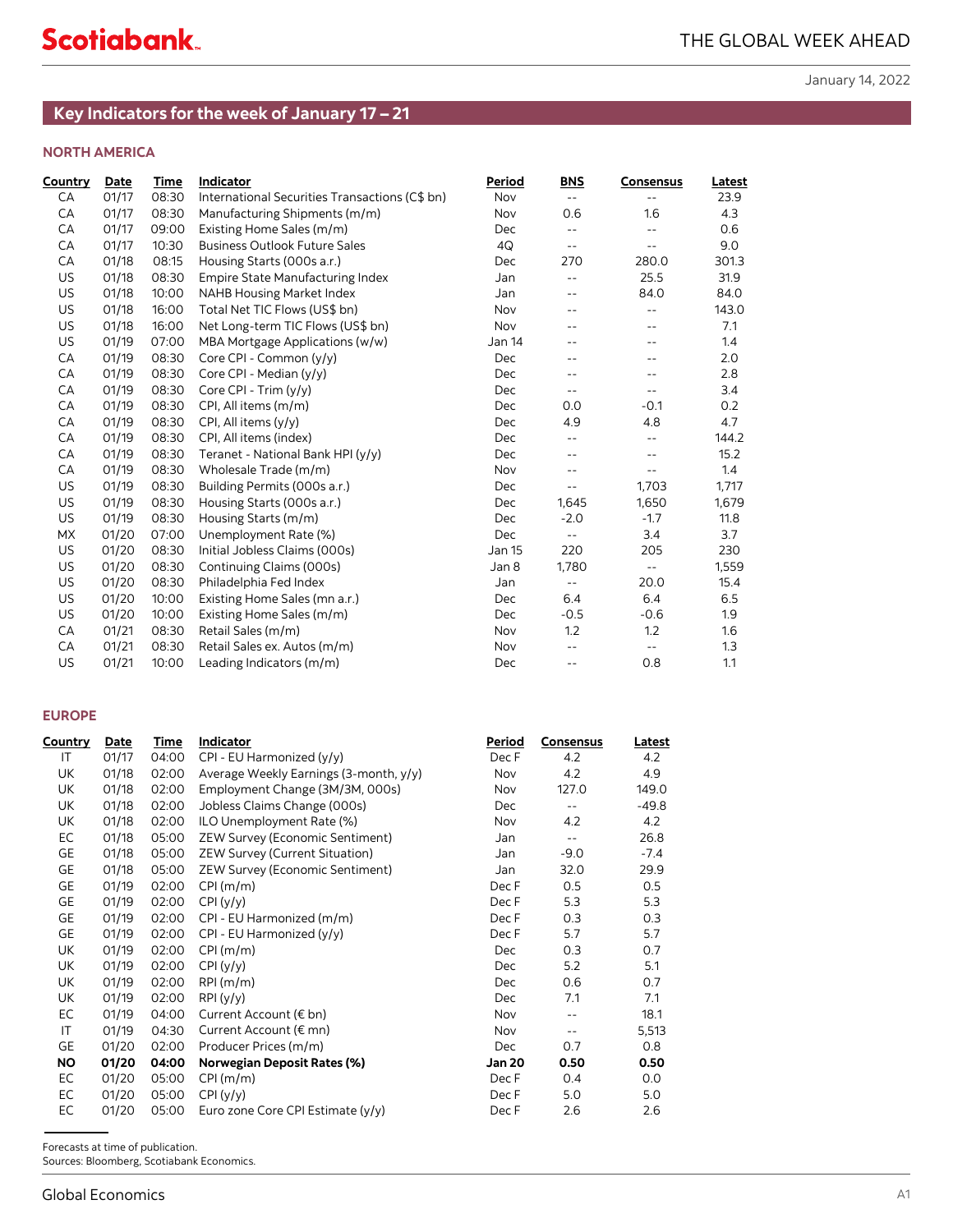# **EUROPE** *(continued from previous page)*

| Country | Date  | Time  | Indicator                              | Period        | Consensus | Latest  |
|---------|-------|-------|----------------------------------------|---------------|-----------|---------|
| τυ      | 01/20 | 06:00 | Benchmark Repo Rate (%)                | <b>Jan 20</b> | 14.00     | 14.00   |
| UK      | 01/20 | 19:01 | GfK Consumer Confidence Survey         | Jan           | $-15.0$   | $-15.0$ |
| UK      | 01/21 |       | 02:00 Retail Sales ex. Auto Fuel (m/m) | Dec           | $-0.8$    | 1.1     |
| UK      | 01/21 | 02:00 | Retail Sales with Auto Fuel (m/m)      | Dec           | $-0.6$    | 1.4     |
| EC.     | 01/21 | 10:00 | Consumer Confidence                    | .Jan A        | -90       | $-8.3$  |

# **ASIA-PACIFIC**

<span id="page-8-0"></span>

| Country                           | <b>Date</b>    | Time           | Indicator                                                             | Period        | <b>Consensus</b>                                       | Latest                                        |                  |
|-----------------------------------|----------------|----------------|-----------------------------------------------------------------------|---------------|--------------------------------------------------------|-----------------------------------------------|------------------|
| TU                                | 01/20          | 06:00          | <b>Benchmark Repo Rate (%)</b>                                        | Jan 20        | 14.00                                                  | 14.00                                         |                  |
| UK                                | 01/20          | 19:01          | GfK Consumer Confidence Survey                                        | Jan           | $-15.0$                                                | $-15.0$                                       |                  |
| UK<br>UK                          | 01/21<br>01/21 | 02:00<br>02:00 | Retail Sales ex. Auto Fuel (m/m)<br>Retail Sales with Auto Fuel (m/m) | Dec<br>Dec    | $-0.8$<br>$-0.6$                                       | 1.1<br>1.4                                    |                  |
| EC                                | 01/21          | 10:00          | Consumer Confidence                                                   | Jan A         | $-9.0$                                                 | $-8.3$                                        |                  |
|                                   |                |                |                                                                       |               |                                                        |                                               |                  |
| <b>ASIA-PACIFIC</b>               |                |                |                                                                       |               |                                                        |                                               |                  |
| Country                           | Date           | Time           | Indicator                                                             | Period        | <b>BNS</b>                                             | <b>Consensus</b>                              | <b>Latest</b>    |
| JN                                | 01/16          | 18:50          | Machine Orders (m/m)                                                  | Nov           | $\mathord{\hspace{1pt}\text{--}\hspace{1pt}}$          | 1.2                                           | 3.8              |
| SI                                | 01/16          | 19:30          | Exports $(y/y)$                                                       | Dec           | $\sim$ $\sim$                                          | 13.5                                          | 24.2             |
| <b>CH</b>                         | 01/16          | 21:00          | Fixed Asset Investment YTD (y/y)                                      | Dec           | 4.7                                                    | 4.8                                           | 5.2              |
| <b>CH</b>                         | 01/16          | 21:00          | Industrial Production (y/y)                                           | Dec           | 3.5                                                    | 3.7                                           | 3.8              |
| <b>CH</b>                         | 01/16          | 21:00          | Real GDP (y/y)                                                        | 4Q            | 3.0                                                    | 3.3                                           | 4.9              |
| <b>CH</b>                         | 01/16          | 21:00          | Retail Sales (y/y)                                                    | Dec           | 3.5                                                    | 3.8                                           | 3.9              |
| ID                                | 01/16          | 23:00          | Exports (y/y)                                                         | Dec           | $\sim$ $\sim$                                          | 40.4                                          | 49.7             |
| ID<br>ID                          | 01/16<br>01/16 | 23:00<br>23:00 | Imports (y/y)<br>Trade Balance (US\$ mn)                              | Dec<br>Dec    | $\overline{\phantom{a}}$                               | 39.5<br>3,054                                 | 52.6             |
| <b>JN</b>                         | 01/16          | 23:30          | Tertiary Industry Index (m/m)                                         | Nov           | $\overline{\phantom{a}}$<br>$\overline{\phantom{a}}$ . | 1.0                                           | 3,514<br>1.5     |
| JN                                | 01/17          | 23:30          | Capacity Utilization (m/m)                                            | Nov           | $\overline{\phantom{a}}$ .                             | $\mathord{\hspace{1pt}\text{--}\hspace{1pt}}$ | 6.2              |
| <b>JN</b>                         | 01/17          | 23:30          | Industrial Production (y/y)                                           | Nov F         | $\overline{\phantom{a}}$ .                             | $\sim$ $-$                                    | 5.4              |
| HK                                | 01/18          | 03:30          | Unemployment Rate (%)                                                 | Dec           | $\sim$ $-$                                             | 4.1                                           | 4.1              |
| <b>JN</b>                         | 01/18          | 19:00          | <b>BoJ Policy Rate (%)</b>                                            | Jan 18        | $-0.10$                                                | -0.10                                         | $-0.10$          |
| <b>SK</b>                         | 01/19          | 16:00          | PPI(y/y)                                                              | Dec           | $\overline{\phantom{a}}$ .                             | $\sim$ $-$                                    | 9.6              |
| <b>JN</b>                         | 01/19          | 18:50          | Merchandise Trade Balance (¥ bn)                                      | Dec           | $\overline{\phantom{a}}$ .                             | $-785.2$                                      | $-955.6$         |
| <b>JN</b>                         | 01/19          | 18:50          | Adjusted Merchandise Trade Balance (¥ bn)                             | Dec           | $\overline{\phantom{a}}$ .                             | $-726.3$                                      | $-486.8$         |
| JN                                | 01/19          | 18:50          | Merchandise Trade Exports (y/y)                                       | Dec           | $\overline{\phantom{a}}$ .                             | 16.0                                          | 20.5             |
| <b>JN</b>                         | 01/19          | 18:50          | Merchandise Trade Imports (y/y)                                       | Dec           | $\overline{\phantom{a}}$ .                             | 42.9                                          | 43.8             |
| AU                                | 01/19          | 19:30          | Employment (000s)                                                     | Dec           | $\sim$ $\sim$                                          | 60.0                                          | 366.1            |
| AU                                | 01/19          | 19:30          | Unemployment Rate (%)                                                 | Dec           | $\sim$ $\sim$                                          | 4.5                                           | 4.6              |
| <b>CH</b>                         | 01/19          | 20:30          | PBoC Loan Prime Rate 1-Year (%)                                       | <b>Jan 20</b> | 3.80                                                   | 3.80                                          | 3.80             |
| PH<br>MА                          | 01/19          | 22:00<br>02:00 | Balance of Payments (US\$ mn)                                         | Dec<br>Jan 20 | $\sim$ $\sim$<br>1.75                                  | $\sim$ $\sim$<br>1.75                         | $-123.0$<br>1.75 |
| <b>TA</b>                         | 01/20<br>01/20 | 03:00          | <b>Overnight Rate (%)</b><br>Export Orders (y/y)                      | Dec           | $\sim$ $\sim$                                          | 5.3                                           | 13.4             |
| HK                                | 01/20          | 03:30          | CPI(y/y)                                                              | Dec           | $\overline{\phantom{a}}$                               | 2.3                                           | 1.8              |
| NZ                                | 01/20          | 16:30          | <b>Business NZ PMI</b>                                                | Dec           | $\sim$ $\sim$                                          | $\overline{\phantom{a}}$ .                    | 50.6             |
| <b>JN</b>                         | 01/20          | 18:30          | National CPI (y/y)                                                    | Dec           | 0.8                                                    | 0.9                                           | 0.6              |
| TН                                | 01/20          | 22:30          | Customs Exports (y/y)                                                 | Dec           | $\overline{\phantom{a}}$                               | 16.4                                          | 24.7             |
| <b>TH</b>                         | 01/20          | 22:30          | Customs Imports (y/y)                                                 | Dec           | $\overline{\phantom{a}}$ .                             | 19.3                                          | 20.5             |
| TH                                | 01/20          | 22:30          | Customs Trade Balance (US\$ mn)                                       | Dec           | $\overline{\phantom{a}}$                               | 400                                           | 1,019            |
| MA                                | 01/20          | 23:00          | CPI(y/y)                                                              | Dec           | 3.0                                                    | 3.1                                           | 3.3              |
| ID                                | 01/20          |                | BI 7-Day Reverse Repo Rate (%)                                        | <b>Jan 20</b> | 3.50                                                   | 3.50                                          | 3.50             |
| <b>LATIN AMERICA</b>              |                |                |                                                                       |               |                                                        |                                               |                  |
| Country                           | <u>Date</u>    | <u>Time</u>    | Indicator                                                             | Period        | <b>BNS</b>                                             | <u>Consensus</u>                              | Latest           |
| PE                                | 01/15          | 09:00          | Economic Activity Index NSA (y/y)                                     | Nov           | 2.8                                                    | $\overline{\phantom{a}}$ .                    | 4.6              |
| PE                                | 01/15          | 09:00          | Unemployment Rate (%)                                                 | Dec           | 9.5                                                    | $\overline{\phantom{a}}$ .                    | 9.1              |
| BZ                                | 01/17          | 07:00          | Economic Activity Index SA (m/m)                                      | Nov           | $\overline{\phantom{a}}$ .                             | 0.4                                           | $-0.4$           |
| ΒZ                                | 01/17          | 07:00          | Economic Activity Index NSA (y/y)                                     | Nov           | $-$                                                    | 0.3                                           | $-1.5$           |
| CO                                | 01/17          | 10:00          | Trade Balance (US\$ mn)                                               | Nov           | $-$                                                    | $\overline{\phantom{a}}$ .                    | $-1,519$         |
|                                   |                |                |                                                                       |               |                                                        |                                               |                  |
|                                   |                |                |                                                                       |               |                                                        |                                               |                  |
| Forecasts at time of publication. |                |                |                                                                       |               |                                                        |                                               |                  |

# **LATIN AMERICA**

| Country | Date  | Time  | <b>Indicator</b>                          | Period | <b>BNS</b>    | Consensus | Latest   |
|---------|-------|-------|-------------------------------------------|--------|---------------|-----------|----------|
| PE      | 01/15 |       | 09:00 Economic Activity Index NSA (y/y)   | Nov    | 2.8           | $- -$     | 4.6      |
| PE      | 01/15 |       | 09:00 Unemployment Rate (%)               | Dec    | 9.5           | $-$       | 9.1      |
| BZ      | 01/17 |       | 07:00 Economic Activity Index SA (m/m)    | Nov    | $\sim$ $\sim$ | 0.4       | $-0.4$   |
| BZ      | 01/17 |       | 07:00 Economic Activity Index NSA $(y/y)$ | Nov    | $-$           | 0.3       | $-1.5$   |
| CO      | 01/17 | 10:00 | Trade Balance (US\$ mn)                   | Nov    | $- -$         | $ -$      | $-1.519$ |

Sources: Bloomberg, Scotiabank Economics.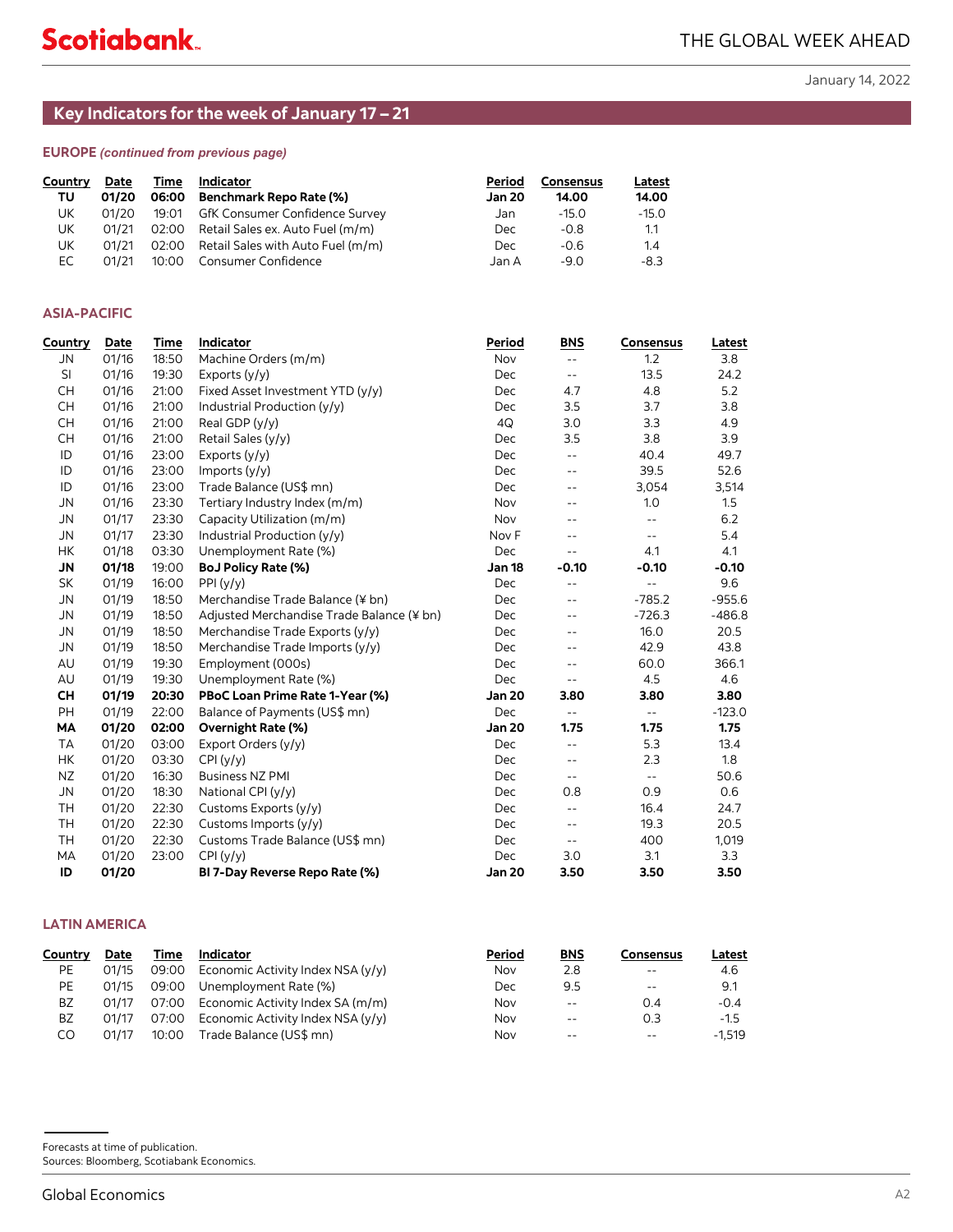# **Global Auctions for the week of January 17 – 21**

# **EUROPE**

| Country Date Time Event |  |                                                                |
|-------------------------|--|----------------------------------------------------------------|
| UK.                     |  | 01/18 05:00 U.K. to Sell GBP2.5 Billion of 0.5% 2029 Bonds     |
| GE                      |  | 01/18 05:30 Germany to Sell EU4 Billion of 2027 Bonds          |
| FI.                     |  | 01/18 06:00 Finland to Sell Up to EU1 Billion of 0% 2026 Bonds |
| GE.                     |  | 01/19 05:30 Germany to Sell EUR 1.5 Bln of 2036 Bonds          |
| SP.                     |  | 01/20 04:30 Spain to Sell Bonds                                |
| FR.                     |  | 01/20 04:50 France to Sell Bonds                               |
| IC.                     |  | 01/21 06:30 Iceland to Sell Bonds                              |
|                         |  |                                                                |

# **ASIA-PACIFIC**

| <b>NORTH AMERICA</b>                                                                                                     |  |                                                                                                                                                                                                                                                                                                                                                                                |    |
|--------------------------------------------------------------------------------------------------------------------------|--|--------------------------------------------------------------------------------------------------------------------------------------------------------------------------------------------------------------------------------------------------------------------------------------------------------------------------------------------------------------------------------|----|
| <b>Country Date Time Event</b><br>US<br>US                                                                               |  | 01/19 13:00 U.S. To Sell USD20 Bln 20-Year Bonds Reopening<br>01/20 13:00 U.S. To Sell USD16 Bln 10-Year TIPS                                                                                                                                                                                                                                                                  |    |
| <b>EUROPE</b>                                                                                                            |  |                                                                                                                                                                                                                                                                                                                                                                                |    |
| Country Date Time Event<br>UK<br>GE<br>FI.<br>GE<br>SP<br>FR<br>IC                                                       |  | 01/18  05:00  U.K. to Sell GBP2.5  Billion of 0.5%  2029  Bonds<br>01/18 05:30 Germany to Sell EU4 Billion of 2027 Bonds<br>01/18 06:00 Finland to Sell Up to EU1 Billion of 0% 2026 Bonds<br>01/19 05:30 Germany to Sell EUR 1.5 Bln of 2036 Bonds<br>01/20 04:30 Spain to Sell Bonds<br>01/20 04:50 France to Sell Bonds<br>01/21 06:30 Iceland to Sell Bonds                |    |
| <b>ASIA-PACIFIC</b>                                                                                                      |  |                                                                                                                                                                                                                                                                                                                                                                                |    |
| <b>Country Date Time Event</b><br>AU<br><b>CH</b><br><b>CH</b><br><b>CH</b><br><b>CH</b><br><b>CH</b><br>AU<br><b>CH</b> |  | 01/18 19:00 Australia to Sell A\$500 Million 2.75% 2035 Bonds<br>01/18 22:00 China to Sell CNY 2-Yrs Upsize Bond<br>01/18 22:00 China to Sell CNY 5-Yrs Bond<br>01/19 01:00 Beijing to Sell Bonds<br>01/19 03:00 Yunnan to Sell Bonds<br>01/19 22:30 Shaanxi to Sell Bonds<br>01/20 19:00 Australia to Sell A\$1.5 Billion 3.25% 2025 Bonds<br>01/21 01:00 Anhui to Sell Bonds |    |
| <b>LATIN AMERICA</b>                                                                                                     |  |                                                                                                                                                                                                                                                                                                                                                                                |    |
| No Scheduled Auctions.                                                                                                   |  |                                                                                                                                                                                                                                                                                                                                                                                |    |
|                                                                                                                          |  |                                                                                                                                                                                                                                                                                                                                                                                |    |
|                                                                                                                          |  |                                                                                                                                                                                                                                                                                                                                                                                |    |
|                                                                                                                          |  | Sources: Bloomberg, Scotiabank Economics.                                                                                                                                                                                                                                                                                                                                      |    |
| <b>Global Economics</b>                                                                                                  |  |                                                                                                                                                                                                                                                                                                                                                                                | A3 |

# **LATIN AMERICA**

Sources: Bloomberg, Scotiabank Economics.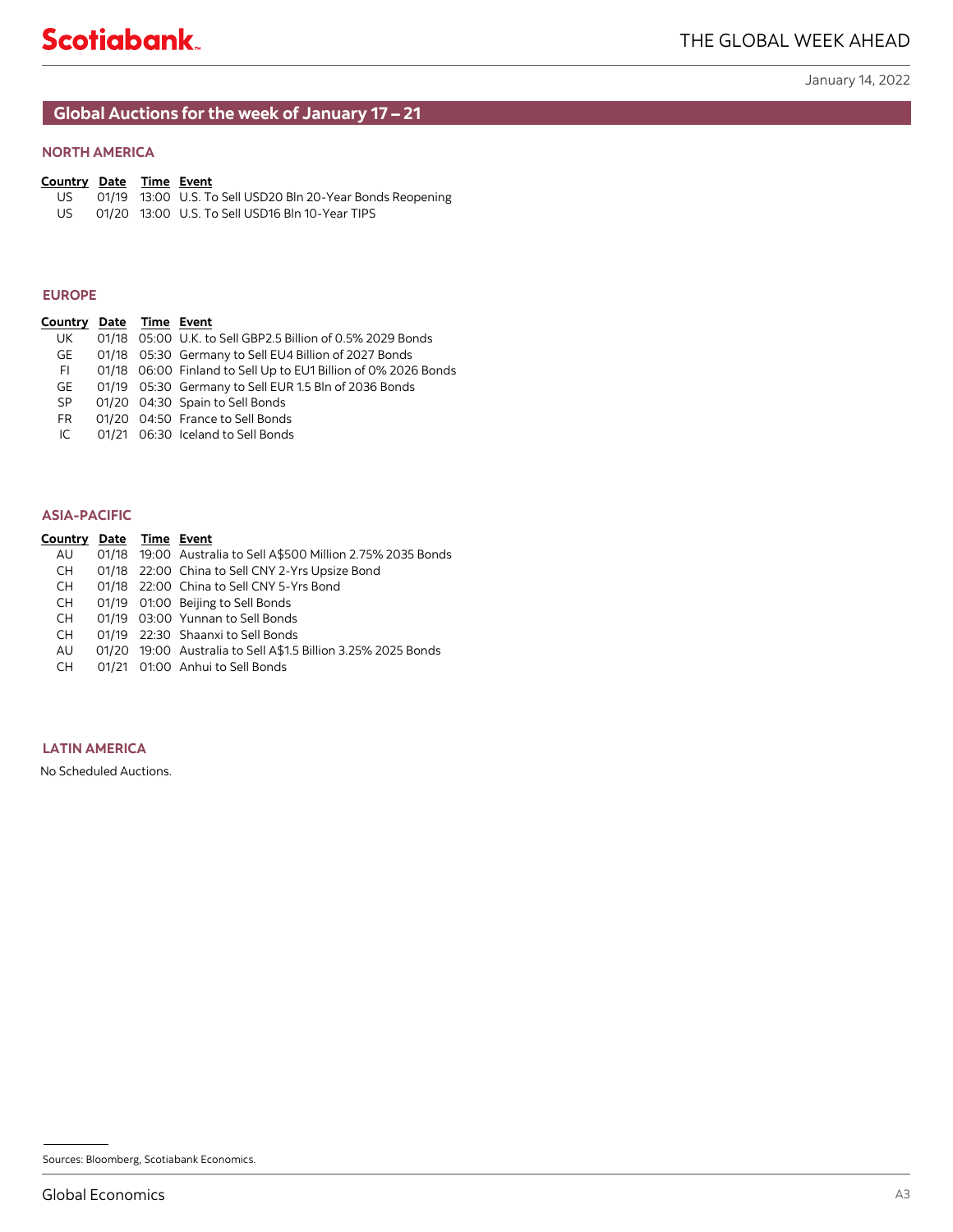# <span id="page-10-0"></span>**Events for the week of January 17 – 21**

# **NORTH AMERICA**

| Country | Date  | Time Event                              |
|---------|-------|-----------------------------------------|
| - CA    | 01/17 | 10:30 BoC Business Outlook Future Sales |

# **EUROPE**

| Country<br>СA                                | <u>Date</u><br>01/17                      | <u>Time</u><br>10:30 | <b>Event</b><br><b>BoC Business Outlook Future Sales</b>                                      |
|----------------------------------------------|-------------------------------------------|----------------------|-----------------------------------------------------------------------------------------------|
| <b>EUROPE</b>                                |                                           |                      |                                                                                               |
| <u>Country</u>                               | <b>Date</b>                               |                      | Time Event                                                                                    |
| SW                                           | 01/18                                     | 09:15                | Ingves on panel                                                                               |
| EC                                           | 01/18                                     | 12:00                | ECB's Villeroy speaks                                                                         |
| UK                                           | 01/19                                     | 09:15                | BOE officials testify on financial stability                                                  |
| EC                                           | 01/19                                     | 12:00                | ECB's Holzmann, Austrian FinMin Brunner Speak at Euro Event                                   |
| NO.                                          | 01/20                                     |                      | 04:00 Deposit Rates                                                                           |
| TU<br>EC                                     | 01/20                                     |                      | 06:00 One-Week Repo Rate                                                                      |
| EC                                           | 01/20<br>01/21                            | 07:30                | 07:30 ECB Publishes Account of December 2021 Policy Meeting<br>ECB's Lagarde at virtual panel |
| UK                                           | 01/21                                     | 08:00                | BOE's Catherine Mann speaks on economy and monetary policy                                    |
| <b>ASIA-PACIFIC</b>                          |                                           |                      |                                                                                               |
| <b>Country</b>                               | <b>Date</b>                               | Time                 | Event                                                                                         |
| JN                                           | 01/18                                     |                      | <b>BOJ Policy Balance Rate</b>                                                                |
| JN                                           | 01/18                                     |                      | BOJ 10-Yr Yield Target                                                                        |
| CН                                           | 01/19                                     | 20:30                | 1-Year Loan Prime Rate                                                                        |
| СH                                           | 01/19                                     | 20:30                | 5-Year Loan Prime Rate                                                                        |
| ID                                           | 01/20                                     |                      | Bank Indonesia 7D Reverse Repo                                                                |
| <b>MA</b>                                    | 01/20                                     |                      | 02:00 BNM Overnight Policy Rate                                                               |
| JN                                           | 01/20                                     | 18:50                | BOJ Minutes of Dec. Meeting                                                                   |
| <b>LATIN AMERICA</b><br>No Scheduled Events. |                                           |                      |                                                                                               |
|                                              |                                           |                      |                                                                                               |
|                                              |                                           |                      |                                                                                               |
|                                              |                                           |                      |                                                                                               |
|                                              |                                           |                      |                                                                                               |
|                                              |                                           |                      |                                                                                               |
|                                              |                                           |                      |                                                                                               |
|                                              |                                           |                      |                                                                                               |
|                                              | Sources: Bloomberg, Scotiabank Economics. |                      |                                                                                               |

| <b>ASIA-PACIFIC</b>                                                                                                                           |                                                                            |                                                                                                                                                                                                                                                  |    |
|-----------------------------------------------------------------------------------------------------------------------------------------------|----------------------------------------------------------------------------|--------------------------------------------------------------------------------------------------------------------------------------------------------------------------------------------------------------------------------------------------|----|
| Country<br>JN<br>${\sf JN}$<br>$\mathsf{CH}% \left( \mathcal{M}\right)$<br>$\mathsf{CH}% \left( \mathcal{M}\right)$<br>ID<br>MA<br>${\sf JN}$ | <b>Date</b><br>01/18<br>01/18<br>01/19<br>01/19<br>01/20<br>01/20<br>01/20 | Time Event<br><b>BOJ Policy Balance Rate</b><br>BOJ 10-Yr Yield Target<br>20:30 1-Year Loan Prime Rate<br>20:30 5-Year Loan Prime Rate<br>Bank Indonesia 7D Reverse Repo<br>02:00 BNM Overnight Policy Rate<br>18:50 BOJ Minutes of Dec. Meeting |    |
| <b>LATIN AMERICA</b>                                                                                                                          |                                                                            |                                                                                                                                                                                                                                                  |    |
| No Scheduled Events.                                                                                                                          |                                                                            |                                                                                                                                                                                                                                                  |    |
|                                                                                                                                               |                                                                            |                                                                                                                                                                                                                                                  |    |
|                                                                                                                                               |                                                                            |                                                                                                                                                                                                                                                  |    |
|                                                                                                                                               |                                                                            |                                                                                                                                                                                                                                                  |    |
|                                                                                                                                               |                                                                            |                                                                                                                                                                                                                                                  |    |
|                                                                                                                                               |                                                                            |                                                                                                                                                                                                                                                  |    |
|                                                                                                                                               |                                                                            |                                                                                                                                                                                                                                                  |    |
|                                                                                                                                               |                                                                            |                                                                                                                                                                                                                                                  |    |
|                                                                                                                                               |                                                                            |                                                                                                                                                                                                                                                  |    |
|                                                                                                                                               |                                                                            |                                                                                                                                                                                                                                                  |    |
|                                                                                                                                               |                                                                            |                                                                                                                                                                                                                                                  |    |
|                                                                                                                                               |                                                                            |                                                                                                                                                                                                                                                  |    |
|                                                                                                                                               | Sources: Bloomberg, Scotiabank Economics.                                  |                                                                                                                                                                                                                                                  |    |
| <b>Global Economics</b>                                                                                                                       |                                                                            |                                                                                                                                                                                                                                                  | AA |

# **LATIN AMERICA**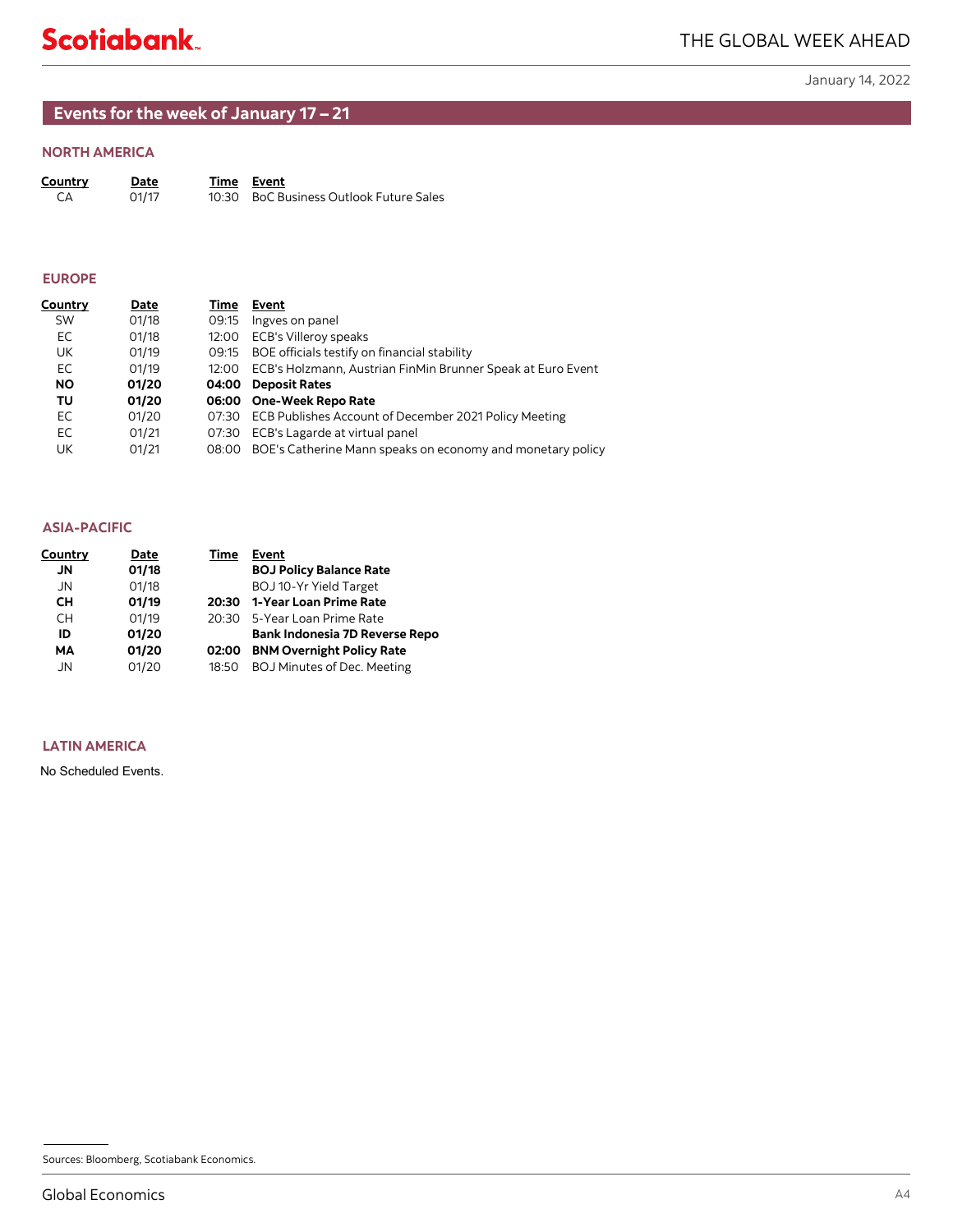# <span id="page-11-0"></span>**Global Central Bank Watch**

### **NORTH AMERICA**

| Rate<br>Bank of Canada - Overnight Target Rate         | <b>Current Rate</b><br>0.25 | <b>Next Meeting</b><br>January 26, 2022 | <b>Scotia's Forecasts</b><br>0.25 | <b>Consensus Forecasts</b><br>0.25 |
|--------------------------------------------------------|-----------------------------|-----------------------------------------|-----------------------------------|------------------------------------|
| Federal Reserve - Federal Funds Target Rate            | 0.25                        | January 26, 2022                        | 0.25                              | 0.25                               |
| Banco de México - Overnight Rate                       | 5.50                        | February 10, 2022                       | 5.75                              | 5.75                               |
|                                                        |                             |                                         |                                   |                                    |
| <b>EUROPE</b>                                          |                             |                                         |                                   |                                    |
| Rate                                                   | <b>Current Rate</b>         | <b>Next Meeting</b>                     | <b>Scotia's Forecasts</b>         | <b>Consensus Forecasts</b>         |
| European Central Bank - Refinancing Rate               | 0.00                        | February 3, 2022                        | 0.00                              | 0.00                               |
| European Central Bank - Marginal Lending Facility Rate | 0.25                        | February 3, 2022                        | 0.25                              | 0.25                               |
| European Central Bank - Deposit Facility Rate          | $-0.50$                     | February 3, 2022                        | $-0.50$                           | $-0.50$                            |
| Bank of England - Bank Rate                            | 0.25                        | February 3, 2022                        | 0.25                              | 0.25                               |
| Swiss National Bank - Libor Target Rate                | $-0.75$                     | March 24, 2022                          | $-0.75$                           | $-0.75$                            |
| Central Bank of Russia - One-Week Auction Rate         | 8.50                        | February 11, 2022                       | 8.50                              | 8.50                               |
| Sweden Riksbank - Repo Rate                            | 0.00                        | February 10, 2022                       | 0.00                              | 0.00                               |
| Norges Bank - Deposit Rate                             | 0.50                        | January 20, 2022                        | 0.50                              | 0.50                               |
| Central Bank of Turkey - Benchmark Repo Rate           | 14.00                       | January 20, 2022                        | 14.00                             | 14.00                              |

**Norges Bank:** The monetary policy committee is expected to keep the deposit rate unchanged at next week's meeting. The bank raised interest rates by 25 bps to 0.50% at the December meeting. They flagged that the next move is likely to occur in March provided economic developments evolve broadly in line with projections despite Omicron risks. **Central Bank of Turkey (CBRT):** After 500 bps of cuts since Sept. 2021, the central bank has signalled that they will put the brakes on their politically influenced and unorthodox monetary policy. The Lira has modestly strengthened against the dollar after depreciating almost 60% in the later half of 2021. Inflation continues to soar, with December prices registering a 36.1% y/y increase, the largest gain since 2002.

| <b>ASIA PACIFIC</b>                                    |                     |                     |                           |                            |
|--------------------------------------------------------|---------------------|---------------------|---------------------------|----------------------------|
| Rate                                                   | <b>Current Rate</b> | <b>Next Meeting</b> | <b>Scotia's Forecasts</b> | <b>Consensus Forecasts</b> |
| Bank of Japan - Policy Rate                            | $-0.10$             | January 18, 2022    | $-0.10$                   | $-0.10$                    |
| Reserve Bank of Australia - Cash Target Rate           | 0.10                | January 31, 2022    | 0.10                      | 0.10                       |
| Reserve Bank of New Zealand - Cash Rate                | 0.75                | February 22, 2022   | 1.00                      | 1.00                       |
| People's Bank of China - 1-Year Loan Prime Rate        | 3.80                | January 19, 2022    | 3.80                      | 3.80                       |
| Reserve Bank of India - Repo Rate                      | 4.00                | February 8, 2022    | 4.00                      | 4.00                       |
| Bank of Korea - Bank Rate                              | 1.25                | February 24, 2022   | 1.25                      | 1.25                       |
| Bank of Thailand - Repo Rate                           | 0.50                | February 9, 2022    | 0.50                      | 0.50                       |
| Bank Negara Malaysia - Overnight Policy Rate           | 1.75                | January 20, 2022    | 1.75                      | 1.75                       |
| Bank Indonesia - 7-Day Reverse Repo Rate               | 3.50                | January 20, 2022    | 3.50                      | 3.50                       |
| Central Bank of Philippines - Overnight Borrowing Rate | 2.00                | February 17, 2022   | 2.00                      | 2.00                       |

People's Bank of China (PBoC): The PBOC's loan prime rate fixings will be announced on January 20; we do not expect any changes this time following the 5 basis point cut in December. Nevertheless, further monetary easing is in sight over the first half of the year, both in terms of interest rate and reserve requirement ratio cuts. **Bank of Japan (BoJ):** Japanese policymakers will make a monetary policy decision on January 18, and we are expecting the BoJ's policy stance to remain unchanged. While other major central banks are starting to normalize monetary conditions, we expect BoJ to keep its ultraaccommodative policies in place for an extended period. In November, Japan's consumer prices rose the most in nearly two years, with the CPI excluding fresh prices up by 0.5% y/y; nevertheless, inflation remains well below the BoJ's 2% target. **Bank Negara Malaysia (BNM):** Malaysian monetary authorities will be making a policy decision on January 20, and we expect the policy rate to remain on hold at 1.75% to facilitate the economy's recovery alongside ongoing vaccination efforts. While Malaysia's headline inflation reached a five-month high of 3.3% y/y in November, we expect the BNM to prioritize economic recovery and refrain from raising interest rates until the second half of 2022. **Bank Indonesia (BI):** Indonesian policymakers will be making a monetary policy decision on January 20, and we expect the benchmark rate to remain on hold at 3.50% to support the economic recovery that is underway. Indonesia's inflation rate reached 1.9% y/y in December, remaining below BI's target range of 2% to 4%. We expect BI to pay close attention to financial stability issues over the coming months as the US Fed starts raising its policy rate.

## **LATIN AMERICA**

| Rate<br>Banco Central do Brasil - Selic Rate       | <b>Current Rate</b> | Next Meeting        | <b>Scotia's Forecasts</b><br>10.75 | <b>Consensus Forecasts</b> |
|----------------------------------------------------|---------------------|---------------------|------------------------------------|----------------------------|
|                                                    | 9.25                | February 2, 2022    |                                    | 10.75                      |
| Banco Central de Chile - Overnight Rate            | 4.00                | January 26, 2022    | 5.25                               | 5.25                       |
| Banco de la República de Colombia - Lending Rate   | 3.00                | January 28, 2022    | 3.75                               | 3.75                       |
| Banco Central de Reserva del Perú – Reference Rate | 3.00                | February 10, 2022   | 3.50                               | 3.25                       |
| <b>AFRICA</b>                                      |                     |                     |                                    |                            |
| Rate                                               | <b>Current Rate</b> | <b>Next Meeting</b> | <b>Scotia's Forecasts</b>          | <b>Consensus Forecasts</b> |
| South African Reserve Bank - Repo Rate             | 3.75                | January 27, 2022    | 4.00                               | 4.00                       |

A5Forecasts at time of publication. Sources: Bloomberg, Scotiabank Economics.